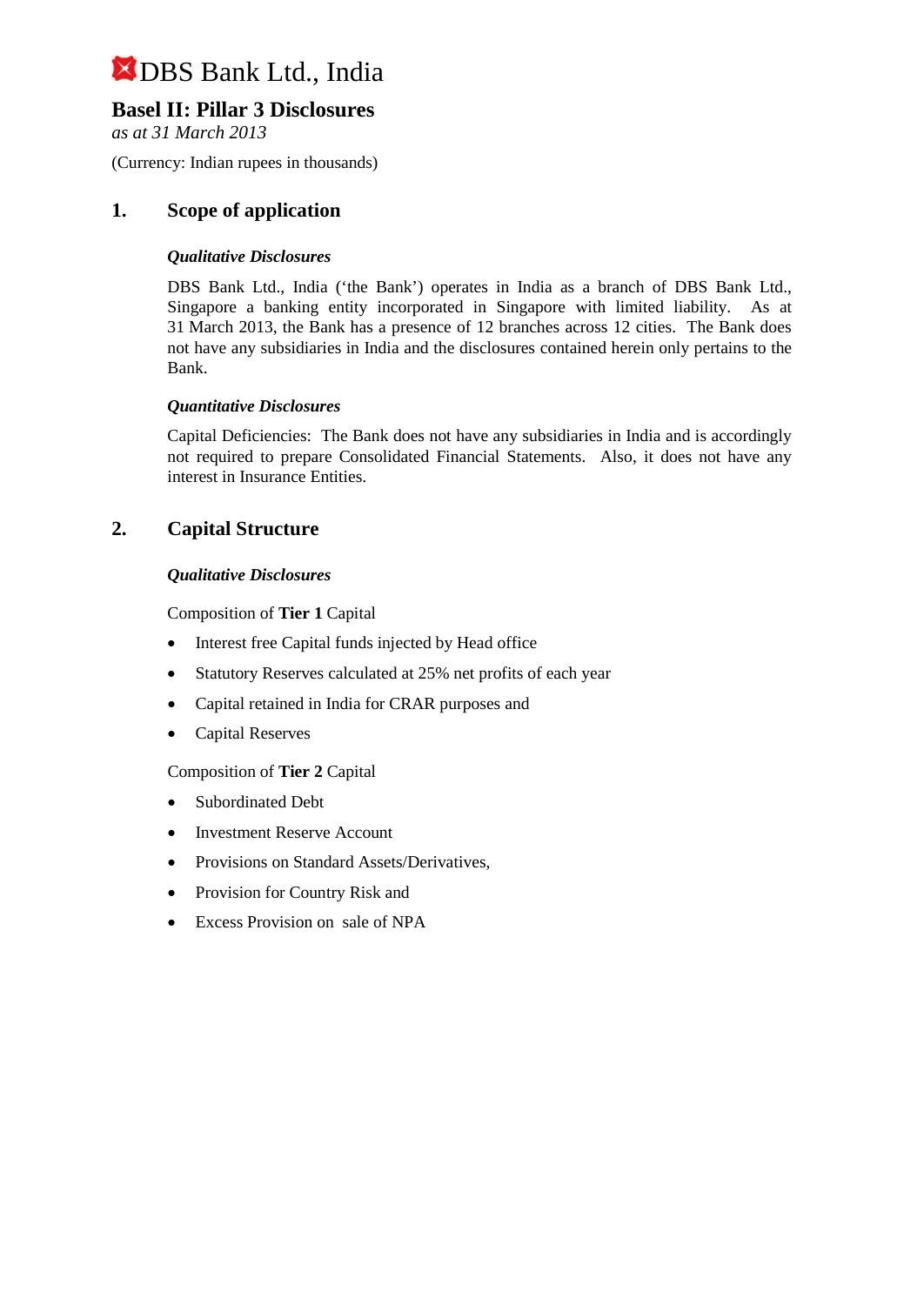# **Basel II: Pillar 3 Disclosures** *(Continued)*

*as at 31 March 2013*

(Currency: Indian rupees in thousands)

# **2. Capital Structure** *(Continued)*

#### **Capital Funds**

|           | <b>Particulars</b>                                                   | 31 Mar 13   |
|-----------|----------------------------------------------------------------------|-------------|
| A.        | <b>Tier I Capital</b>                                                | 24,366,967  |
|           | Of which                                                             |             |
|           | Capital (Funds from Head Office)                                     | 14,603,321  |
|           | Reserves and Surplus                                                 | 11,492,955  |
|           | Amounts deducted from Tier I capital;                                |             |
|           | Deferred Tax Asset                                                   | (1,578,201) |
|           | Adjustment for less liquid positions<br>$\overline{\phantom{a}}$     | (151, 108)  |
| <b>B.</b> | Tier 2 Capital (net of deductions)                                   |             |
|           | Of which                                                             | 9,870,712   |
|           | B.1 Subordinated debt eligible for inclusion in Tier 2 capital       |             |
|           | Total amount outstanding                                             | 39,649,596  |
|           | Of which amount raised during the period<br>$\overline{\phantom{a}}$ |             |
|           | Amount eligible as capital funds<br>$\overline{\phantom{a}}$         | 8,685,600   |
|           | B.2 Other Tier 2 Capital                                             |             |
|           | Investment reserve account                                           | 236,517     |
|           | Provision for Standard Assets/Derivatives                            | 815,538     |
|           | Provision for Country Risk<br>$\overline{\phantom{a}}$               | 12,057      |
|           | Excess Provision on sale of NPA                                      | 121,000     |
| C.        | <b>Total Eligible Capital</b>                                        | 34,237,679  |

| <b>Particulars</b>            | 31 Mar 13  |
|-------------------------------|------------|
| Tier 1 Capital                | 24,366,967 |
| <b>Total Capital</b>          | 34,237,679 |
| <b>Total Capital Required</b> | 23,715,826 |
| Tier 1 Capital ratio          | 9.25%      |
| Total Capital Adequacy ratio  | 12.99%     |

## **3. Capital Adequacy**

#### *Qualitative disclosures*

The CRAR of the Bank is 12.99% as computed under Basel II norms. Under the earlier Basel I norms, the CRAR would have been 12.04%. The ratio under both frameworks is higher than the minimum regulatory CRAR requirement of 9%.

The Bank's capital management framework is guided by the existing capital position, proposed growth and strategic direction. Growth opportunities have resulted in an increasing and continuing need to focus on the effective management of risk, and commensurate capital to bear that risk. The Bank carefully assesses its growth opportunities relative to the capital available to support them, particularly in the light of the economic environment and capital requirements under Basel II and Basel III applicable from April 2013. The Bank maintains a strong discipline over capital allocation and ensuring that returns on investment cover capital costs.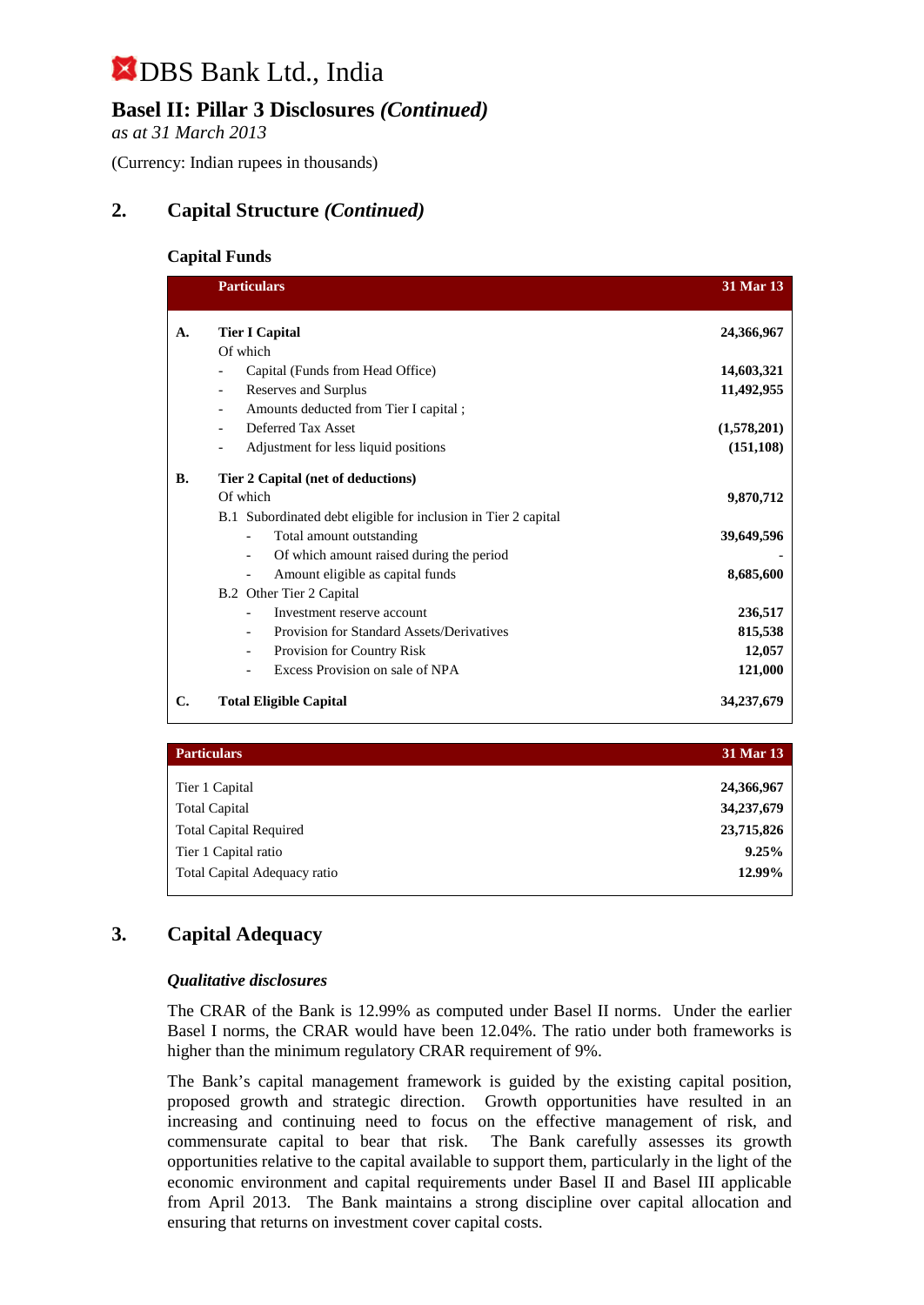# **Basel II: Pillar 3 Disclosures** *(Continued)*

*as at 31 March 2013*

(Currency: Indian rupees in thousands)

# **3. Capital Adequacy** *(Continued)*

#### *Quantitative disclosures*

|   | <b>Particulars</b>                                                                                                                                             | 31 Mar 13                       |
|---|----------------------------------------------------------------------------------------------------------------------------------------------------------------|---------------------------------|
| A | Capital requirements for Credit Risk (Standardised Approach)                                                                                                   | 17,330,844                      |
| B | Capital requirements for Market Risk (Standardised Duration Approach)<br>Interest rate risk<br>Foreign exchange risk<br>Equity risk<br>Unearned Credit spreads | 4,316,335<br>315,000<br>577,919 |
| C | Capital requirements for Operational risk (Basic Indicator Approach)                                                                                           | 1,175,728                       |
| D | <b>Adjustment for Prudential Floor</b>                                                                                                                         |                                 |
| E | Capital Adequacy Ratio of the Bank (%)                                                                                                                         | 12.99%                          |
| F | Tier 1 CRAR $(\%)$                                                                                                                                             | 9.25%                           |

### **4. General Disclosures**

As part of overall corporate governance, the Group Board has approved a comprehensive Integrated Risk Framework covering risk governance for all risk types and for all entities within the Group, including India. This framework defines authority levels, oversight responsibilities, policy structures and risk appetite limits to manage the risks that arise in connection with the use of financial instruments. On a day-to-day basis, business units have primary responsibility for managing specific risk exposures while Risk Management Group (RMG) exercises independent risk oversight on the Group as a whole. RMG is the central resource for quantifying and managing the portfolio of risks taken by the Group as a whole.

#### *A) General Disclosures for Credit Risk*

#### *Qualitative Disclosures*

#### **Credit Risk Management Policy**

The credit policies and basic procedures of the Bank relating to its lending activities are contained in the Local Credit / Loan Policy of the Bank, Core Credit Policy at Singapore and the Credit Manual. These are based on the general credit principles, directives / guidelines issued by the RBI from time to time as well as instructions and guidelines of DBS Bank Ltd, Singapore (hereinafter referred to as 'the Head Office'). In the unlikely event of any conflict amongst the RBI guidelines and Head Office Guidelines, the more conservative policy / guideline is followed.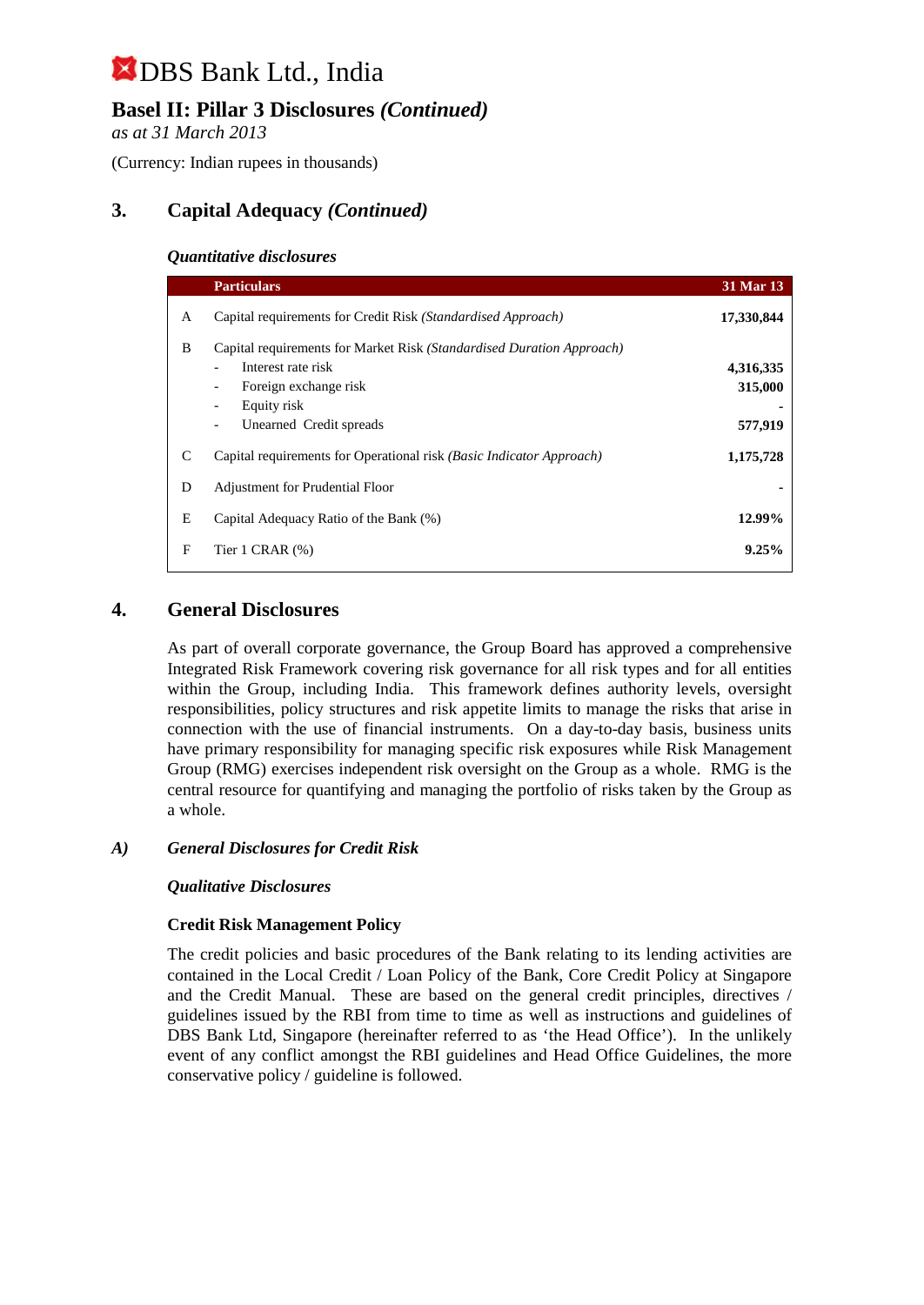## **Basel II: Pillar 3 Disclosures** *(Continued)*

*as at 31 March 2013*

(Currency: Indian rupees in thousands)

## **4. General Disclosures** *(Continued)*

### *A) General Disclosures for Credit Risk (Continued)*

*Qualitative Disclosures (Continued)*

#### **Credit Risk Management Policy** *(Continued)*

The Core Credit Policy and the Credit / Loan policy outlines the Bank's approach to Credit Risk Management and sets out the rules and guidelines under which the Bank would develop and grows its lending business. These policies provide guidance to the Bank's Corporate Banking, SME Banking and Financial Institutions Group to manage the growth of their portfolio of customer assets in line with the Bank's credit culture and profitability objectives, taking into account the capital needed to support the growth.

Supplementary policies to the main Core Credit Policy and the Credit / Loan policy have also been laid out, for certain types of lending and credit-related operations. These include subject specific policies relating to risk ratings, Default policy, Specialized Lending etc., as well as guidelines for Real Estate lending, NBFC lending, hedging of FX exposures, credit risk mitigation, sectoral and individual / group borrower limits, bridge loans, bill discounting, etc.

Responsibility for monitoring post-approval conditions and risk reporting resides with the Credit Control Unit (CCU), which reports in to Head of CCU in Singapore, with local oversight of the Senior Risk Executive (SRE) in India. The Risk Based Supervision (RBS) submission to RBI contains further details on the same.

Advances are classified into performing and non-performing advances (NPAs) as per RBI guidelines as well as MAS Guidelines. NPA's are further classified into sub-standard, doubtful and loss assets based on the criteria stipulated by RBI as well as MAS, using the more conservative approach wherever there is a difference.

#### *Quantitative Disclosures*

#### **Credit Exposure**

| <b>Particulars</b>          | 31 Mar 13   |
|-----------------------------|-------------|
| Fund Based (Gross Advances) | 141,111,292 |
| Non Fund Based *            | 195,666,454 |

\* The amount includes trade exposures after applying credit conversion factor and Credit equivalent of FX/derivative exposures.

The Bank does not have overseas operations and hence exposures are restricted to the domestic segment.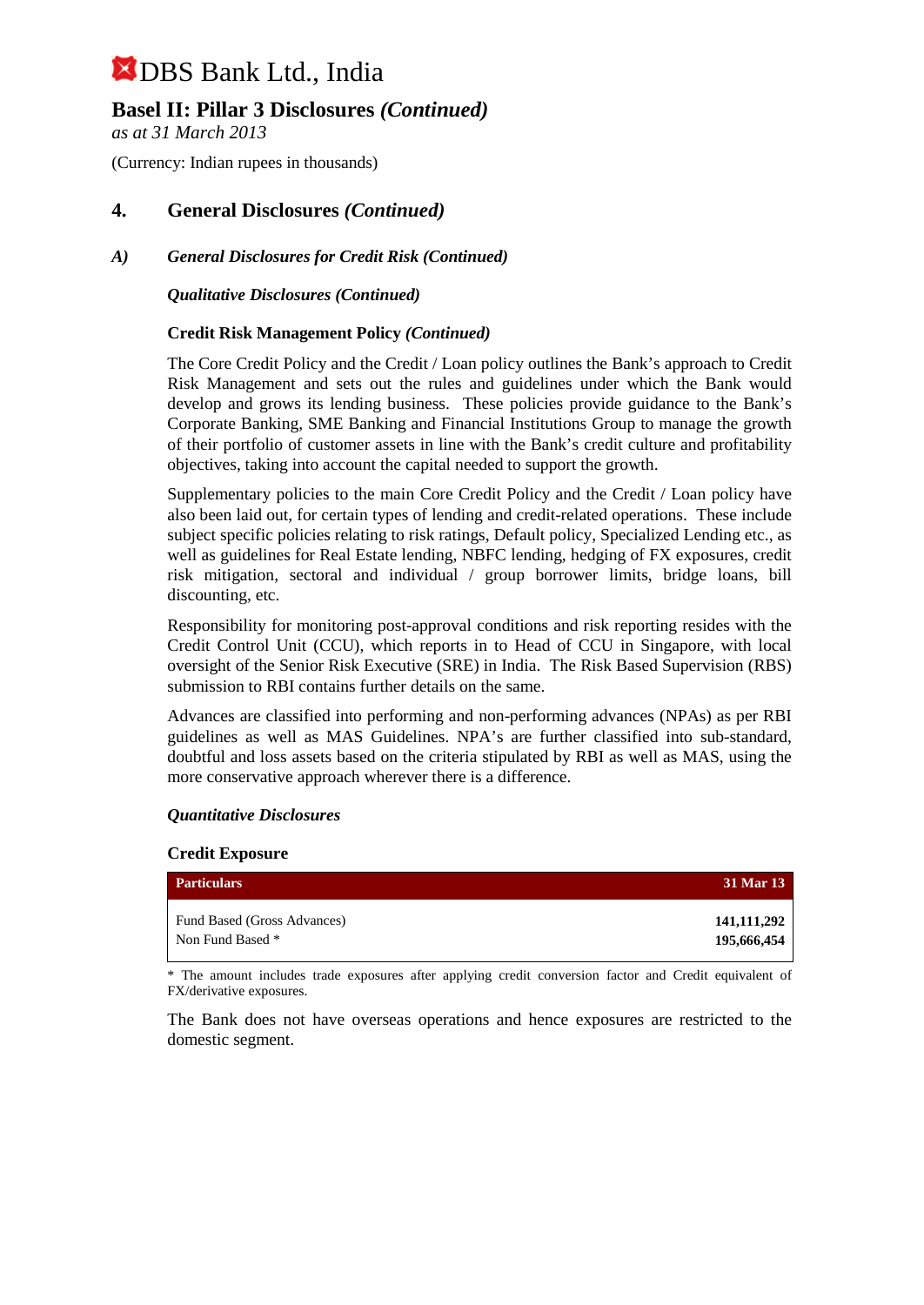## **Basel II: Pillar 3 Disclosures** *(Continued)*

*as at 31 March 2013*

(Currency: Indian rupees in thousands)

## **4. General Disclosures** *(Continued)*

#### **Industry wise Exposures (Fund Based Advances)**

| <b>Industry</b>                                  | 31 Mar 13   |
|--------------------------------------------------|-------------|
|                                                  |             |
| Bank                                             | 13,923,819  |
| Infrastructure                                   | 13,666,287  |
| Construction                                     | 10,392,067  |
| Engineering                                      | 8,808,992   |
| NBFC's                                           | 7,604,087   |
| <b>Beverages</b>                                 | 7,108,571   |
| <b>Drugs and Pharmaceuticals</b>                 | 6,930,872   |
| Iron & Steel                                     | 6,736,174   |
| Metal & Metal Products                           | 6,717,714   |
| Mining                                           | 5,585,366   |
| Manufacturing                                    | 4,312,775   |
| Petroleum                                        | 4,205,000   |
| Other Chemicals, Dyes, Paints, etc.              | 4,098,873   |
| Vehicles, Vehicle Parts and Transport Equipments | 3,582,658   |
| Telecommunications                               | 3,485,655   |
| Paper & Paper Products                           | 3,391,368   |
| <b>Textiles</b>                                  | 3,287,431   |
| Trading                                          | 3,117,885   |
| Food Processing                                  | 2,762,991   |
| Electrcity                                       | 1,955,011   |
| Electronics                                      | 1,711,545   |
| <b>Services</b>                                  | 1,693,642   |
| Rubber, Plastic and their Products               | 1,616,411   |
| Energy                                           | 1,373,708   |
| Hospitality                                      | 1,315,062   |
| Computer Software                                | 1,098,213   |
| Glass & Glassware                                | 1,050,000   |
| Residual advances                                | 932         |
| Other industries                                 | 9,578,183   |
| <b>Total Credit Exposure</b>                     | 141,111,292 |

### **Industry wise Exposures (Non - Fund Based)\***

| <b>Industry</b>                        | 31 Mar 13   |
|----------------------------------------|-------------|
| Bank                                   | 120,830,803 |
| Electricity                            | 6,126,437   |
| Manufacturing                          | 4,143,088   |
|                                        |             |
| Other Chemicals, Dyes, Paints, etc.    | 3,951,935   |
| Petroleum                              | 3,725,732   |
| Construction                           | 2,992,977   |
| Iron & Steel                           | 2,843,826   |
| Telecommunications                     | 2,738,618   |
| Infrastructure                         | 2,159,305   |
| NBFC's                                 | 2,148,113   |
| Engineering                            | 2,110,784   |
| Trading                                | 2,093,201   |
| Drugs and Pharmaceuticals              | 1,819,954   |
| Power                                  | 1,602,702   |
| Information & Technology/Communication | 1,509,293   |
| <b>Services</b>                        | 1,460,076   |
| Cement                                 | 1,350,517   |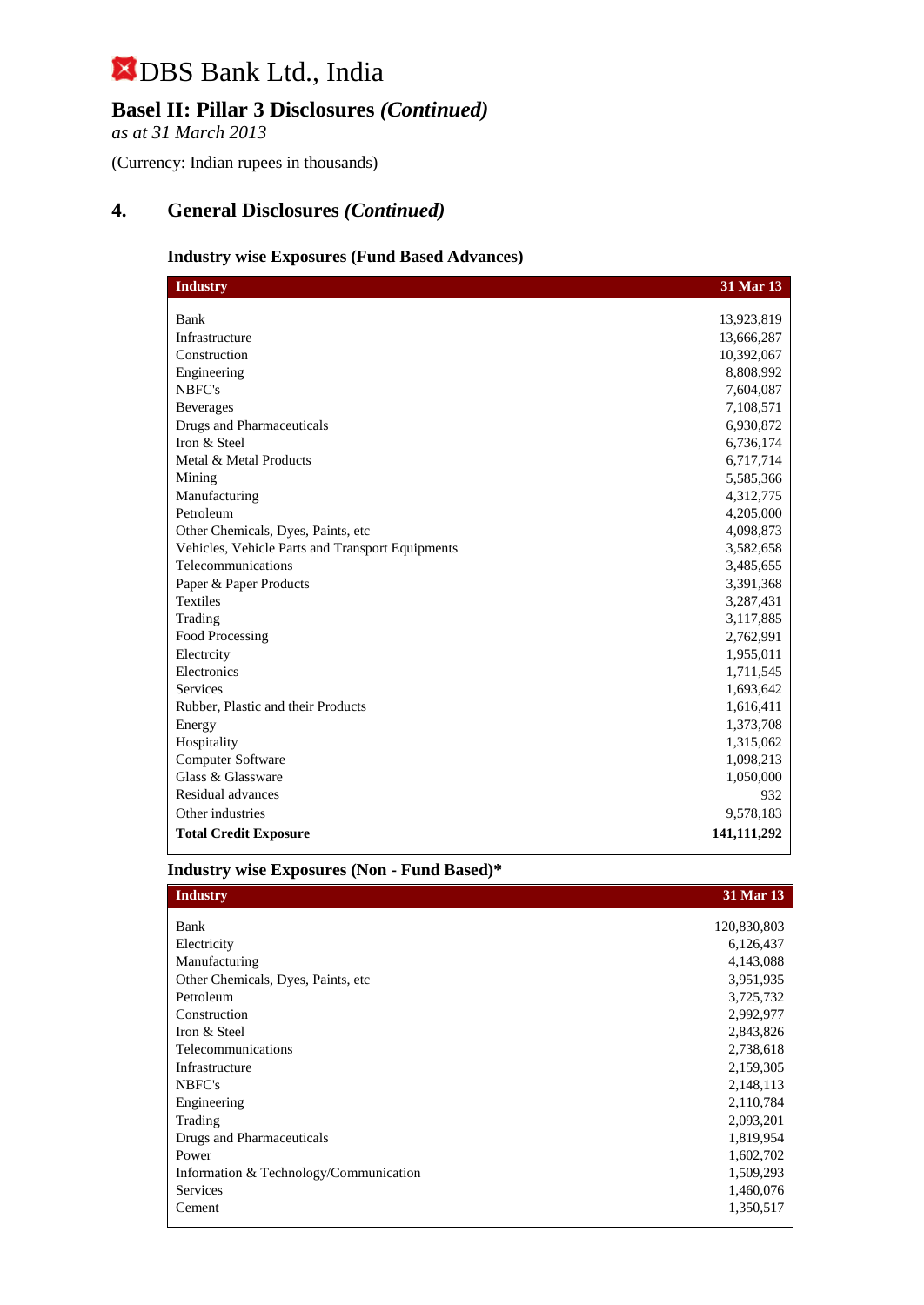# **Basel II: Pillar 3 Disclosures** *(Continued)*

*as at 31 March 2013*

(Currency: Indian rupees in thousands)

## **4. General Disclosures** *(Continued)*

#### **Industry wise Exposures (Non - Fund Based)\*** *(Continued)*

| Industry                                         | 31 Mar 13   |
|--------------------------------------------------|-------------|
|                                                  |             |
| Energy                                           | 1,266,510   |
| Rubber, Plastic and their Products               | 1,233,058   |
| Automobiles including trucks                     | 1,232,327   |
| Vehicles, Vehicle Parts and Transport Equipments | 1,146,993   |
| <b>Textiles</b>                                  | 1,053,668   |
| Hospitality                                      | 982,720     |
| Computer Software                                | 945,194     |
| Metal & Metal Products                           | 923,070     |
| Other industries                                 | 23,275,553  |
| <b>Total Credit Exposure</b>                     | 195,666,454 |

\* The amount includes trade exposures after applying credit conversion factor and Credit equivalent of FX/derivative exposures.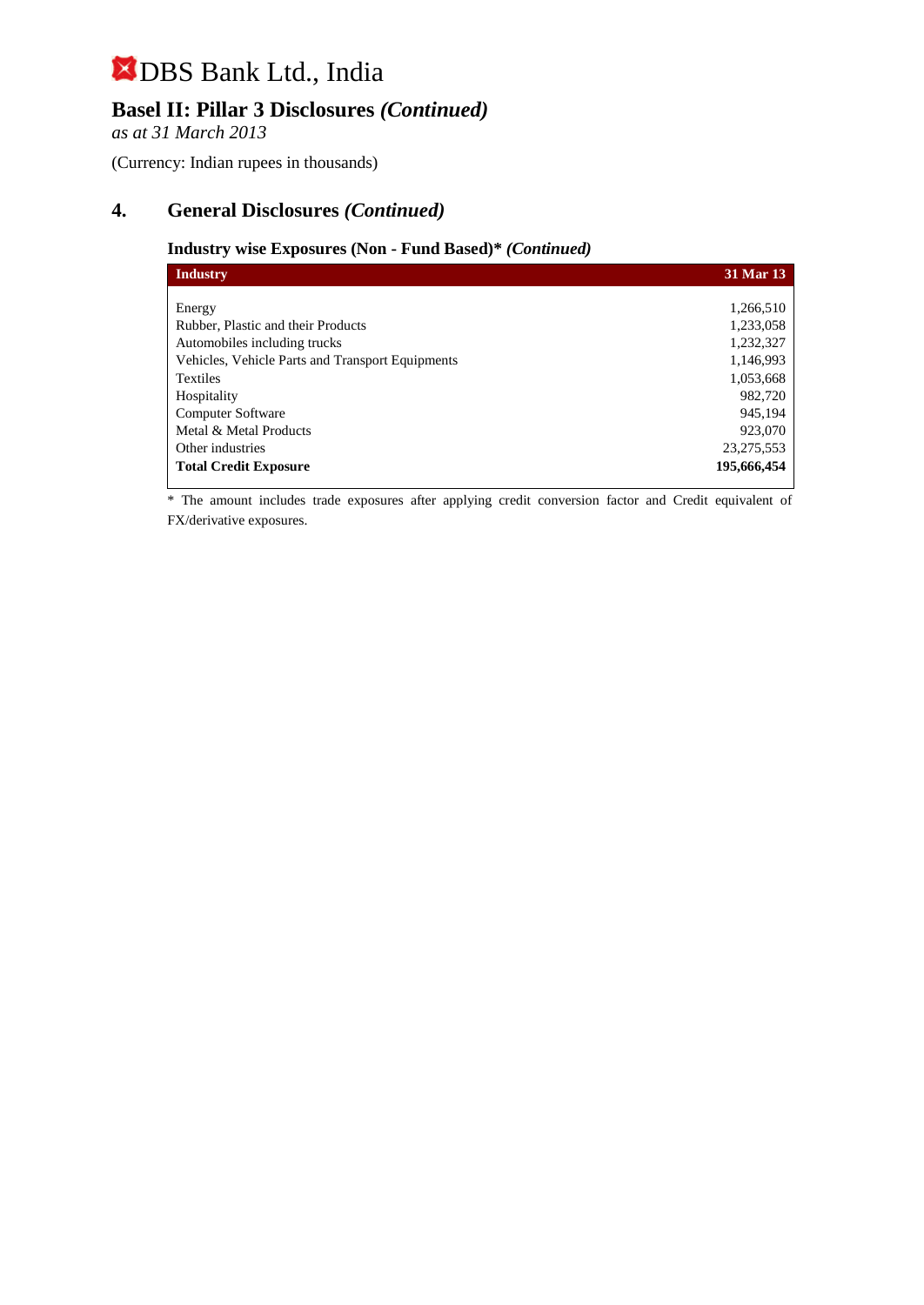# **Basel II: Pillar 3 Disclosures** *(Continued)*

*as at 31 March 2013*

(Currency: Indian rupees in thousands)

# **4. General Disclosures** *(Continued)*

#### **Maturity of Assets as at 31 March 2013**

| <b>Particulars</b>   | Cash                     | <b>Balance with RBI</b> | <b>Balance with Banks</b> | <b>Investments</b> | <b>Loans &amp; Advances</b> | <b>Fixed Assets</b>      | <b>Other Assets</b> |
|----------------------|--------------------------|-------------------------|---------------------------|--------------------|-----------------------------|--------------------------|---------------------|
| 1 day                | 32,711                   | 66,107                  | 14,056,233                | 58,076,738         | 20,595,323                  |                          | 385,099             |
| $2-7$ days           | $\overline{\phantom{a}}$ | 3,275,303               | 749,302                   | 14,062,007         | 4,902,795                   |                          | 91,460              |
| $8-14$ Days          | $\overline{\phantom{a}}$ | 1,153,832               | $\overline{\phantom{a}}$  | 5,922,961          | 9,316,147                   | $\overline{\phantom{a}}$ | 108,627             |
| $15-28$ Days         |                          | 890,535                 | $\overline{\phantom{a}}$  | 4,303,453          | 11,380,651                  | $\overline{\phantom{a}}$ | 117,289             |
| 29 Days-3 Months     |                          | 904,804                 |                           | 7,285,684          | 38,105,876                  |                          | 434,500             |
| 3–6 Months           |                          | 397,692                 | $\overline{\phantom{a}}$  | 4,062,176          | 20,368,271                  |                          | 236,042             |
| $6$ Months $-1$ Year | $\overline{\phantom{a}}$ | 426,309                 | $\overline{\phantom{a}}$  | 64,768,951         | 9,365,470                   | $\overline{\phantom{0}}$ | 360,353             |
| 1-3 Years            | $\overline{\phantom{a}}$ | 394,894                 | 2,500                     | 8,343,129          | 12,590,853                  |                          | 398,461             |
| $3-5$ Years          |                          | 114,507                 |                           | 545,762            | 10,580,584                  |                          | 380,744             |
| Over 5Years          |                          | 2,071,475               | $\overline{\phantom{0}}$  | 14,301,826         | 1,374,632                   | 527,724                  | 59,251,597          |
| <b>Total</b>         | 32,711                   | 9,695,458               | 14,808,035                | 181,672,687        | 138,580,602                 | 527,724                  | 61,764,172          |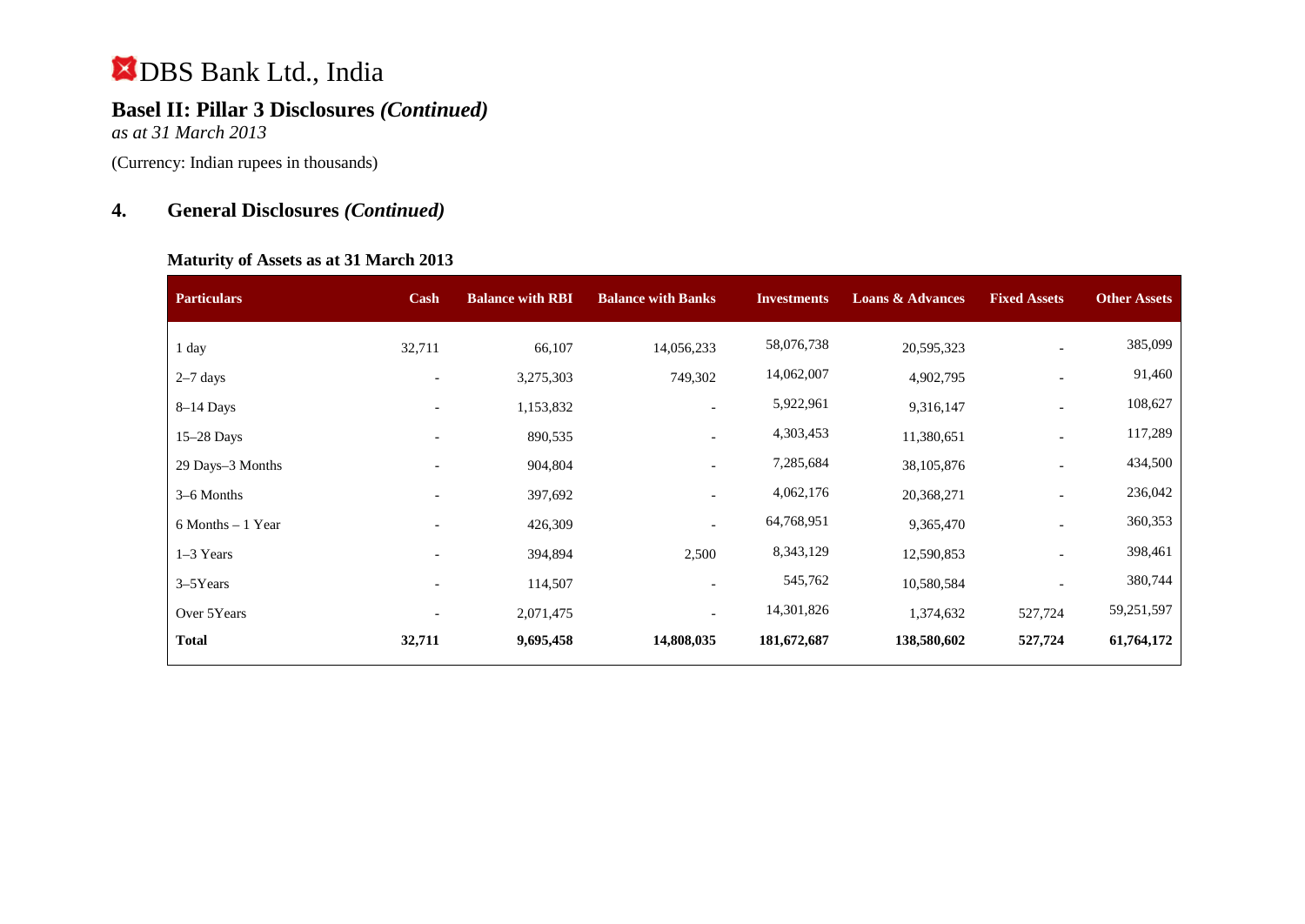# **Basel II: Pillar 3 Disclosures** *(Continued)*

*as at 31 March 2013*

(Currency: Indian rupees in thousands)

# **4. General Disclosures** *(Continued)*

### **Classification of NPA's**

| <b>Particulars</b>     | 31 Mar 13 |
|------------------------|-----------|
| Amount of NPAs (Gross) | 5,820,327 |
| Substandard            | 4,233,692 |
| Doubtful 1             | 1,173,961 |
| Doubtful 2             | 412,674   |
| Doubtful 3             |           |
| Loss                   | ۰         |

#### **Movement of NPAs and Provision for NPAs**

|              | <b>Particulars</b>                                                                                                                                                                                                                                                                     | 31 Mar 13                                      |
|--------------|----------------------------------------------------------------------------------------------------------------------------------------------------------------------------------------------------------------------------------------------------------------------------------------|------------------------------------------------|
| $\mathbf{A}$ | Amount of NPAs (Gross)                                                                                                                                                                                                                                                                 | 5,820,327                                      |
| B            | Net NPAs                                                                                                                                                                                                                                                                               | 3,289,637                                      |
| C            | <b>NPA Ratios</b><br>Gross NPAs to gross advances (%)<br>Net NPAs to net advances (%)                                                                                                                                                                                                  | $4.12\%$<br>$2.37\%$                           |
| D            | Movement of NPAs (Gross)<br>Opening balance as of the beginning of the financial year<br>$\overline{\phantom{a}}$<br><b>Additions</b><br>$\blacksquare$<br>Reductions on account of recoveries/write - offs<br>$\overline{\phantom{a}}$<br>Closing balance<br>$\overline{\phantom{a}}$ | 2,146,623<br>4,236,391<br>562,687<br>5,820,327 |
| E            | Movement of Provision for NPAs<br>Opening balance as of the beginning of the financial year<br>$\overline{\phantom{a}}$<br>Provision made during the year<br>$\overline{\phantom{a}}$<br>Write – offs / Write – back of excess provision<br>Closing balance                            | 1,372,266<br>1,718,412<br>559,988<br>2,530,690 |

Amount of Non-Performing Investments and amount of provisions held for nonperforming investments:INR Nil

### **Movement in Provisions Held towards Depreciation on Investments**

| <b>Particulars</b>                                                   | 31 Mar 2013 |
|----------------------------------------------------------------------|-------------|
| <b>Opening Balance</b>                                               | 128,083     |
| Provisions Made During the Year<br>Add:                              |             |
| Write off / Write back of Excess provisions during the Year<br>Less: | 124,534     |
| <b>Closing Balance</b>                                               | 3,549       |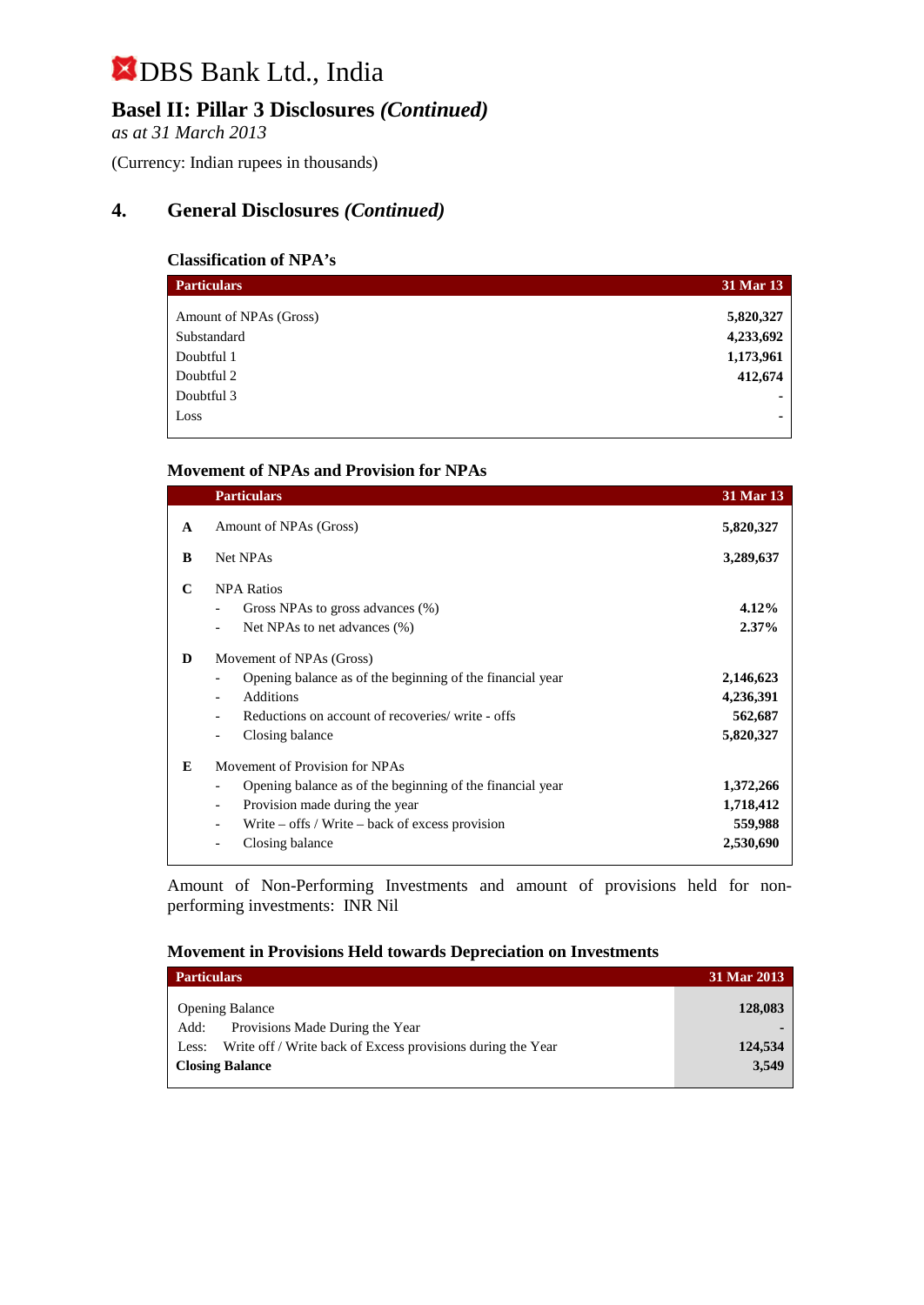## **Basel II: Pillar 3 Disclosures** *(Continued)*

*as at 31 March 2013*

(Currency: Indian rupees in thousands)

### **5. Disclosures for Credit Risk: Portfolios subject to Standardised approach**

#### *Qualitative Disclosures*

Currently based on our clientele, ratings of the following agencies have been used i.e. CARE, CRISIL, Fitch India, ICRA, Brickwork, SMERA, S&P, Moody's and Fitch for all exposures. The Bank assigns Long term credit ratings accorded by the chosen credit rating agencies for assets which have a contractual maturity of more than one year. However, in accordance with RBI guidelines, the Bank classifies all cash credit exposures as long term exposures and accordingly the long term ratings accorded by the chosen credit rating agencies are assigned. Currently the Bank uses issuer ratings. In accordance with RBI guidelines, for risk-weighting purposes, short-term ratings are deemed to be issue-specific.

#### *Quantitative Disclosures*

Categorization of Advances (outstanding net of provisions) classified on the basis of Risk Weightage is provided below:

| <b>Particulars</b>    | 31 Mar 13    |
|-----------------------|--------------|
| $<$ 100 % Risk Weight | 70,156,534   |
| 100 % Risk Weight     | 48, 397, 453 |
| $> 100\%$ Risk Weight | 20,026,615   |
| <b>Total</b>          | 138,580,602  |
|                       |              |

### **6. Disclosures for Credit Risk Mitigation on Standardised approach**

#### *Qualitative Disclosures*

This is detailed in our policy on Credit Risk Mitigation techniques and Collateral Management.

#### *Quantitative Disclosures*

As of  $31<sup>st</sup>$  March 2013, the Bank has not availed of Credit Mitigation techniques.

### **7. Disclosure on Securitisation for Standardised approach**

#### **Objective:**

DBS Bank's primary objective of investment in securitisation transactions is to meet its Priority Sector Lending requirement.

#### **Key Risks Involved**

#### Credit Risk

- Rise in default rates in the underlying portfolios
- Adequacy of credit enhancement to cover default risk in the pool portfolio
- Deteriorating financial performance of the originator or default by originator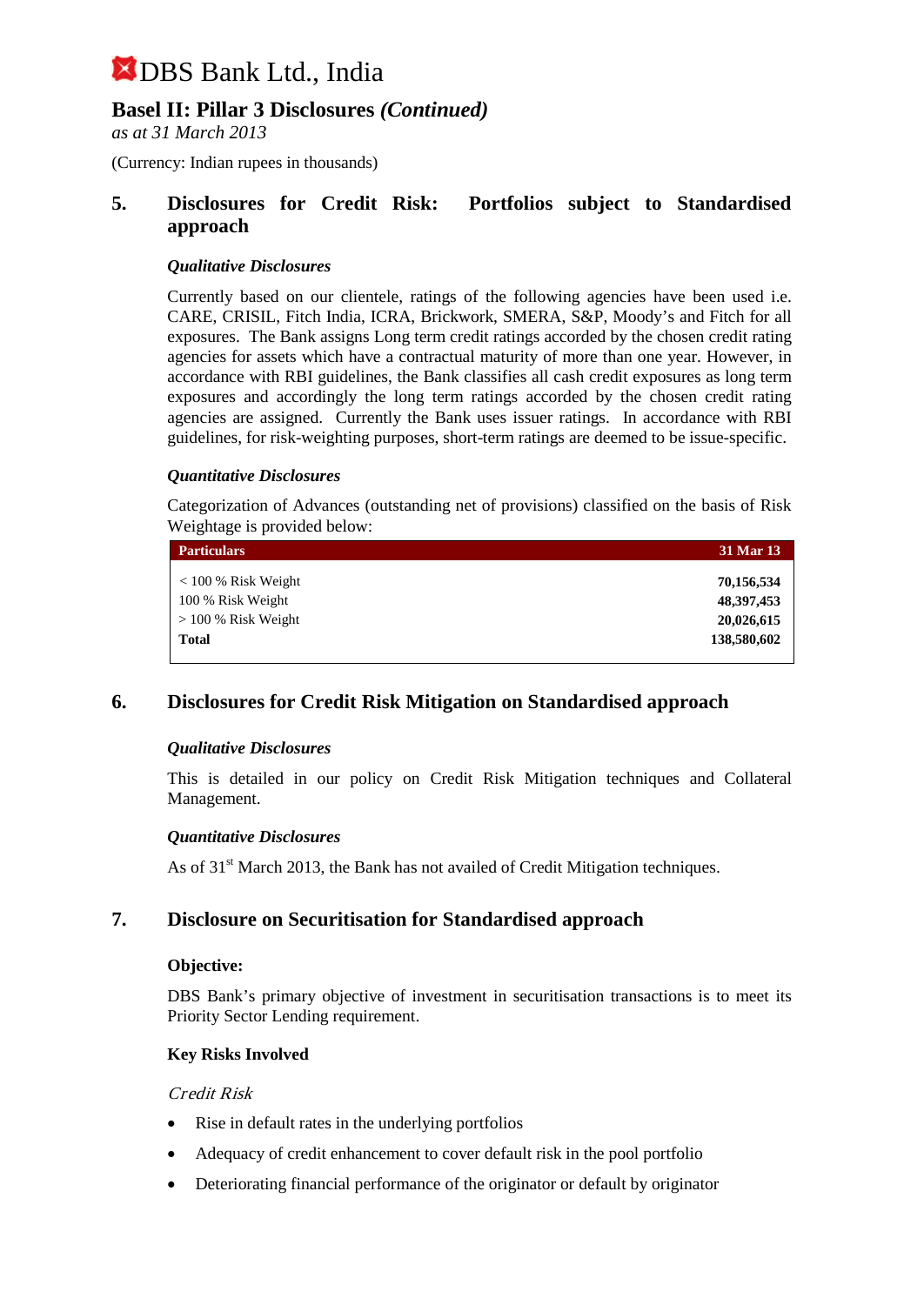# **Basel II: Pillar 3 Disclosures** *(Continued)*

*as at 31 March 2013*

(Currency: Indian rupees in thousands)

# **7. Disclosure on Securitisation for Standardised approach** *(Continued)*

#### Prepayment Risk

• Rise in prepayment rates due to fall in rate of interest rates or rise in income levels of the borrowers.

#### Market Risk

- Fall in credit rating of the PTC issue will result in decline in the market value of the PTC security.
- Downgrade in rating of Servicer/Originator will result in decline in the market value of the PTC security.
- High utilisation of credit enhancements will result in decline in the market value of the PTC security

#### Liquidity Risk

• Drying up of liquidity in the PTC market will make it difficult for the bank to sell the investments in case of high credit, market or comingling risk. In such a situation, there would be a high cost involved, if we were to exit the position.

#### Comingling Risk

- The loan payments are paid directly by the obligors to the servicer at the end of each month. The servicer keeps the payments before the payout date of the PTC notes which exposes the monthly collections to comingling risk.
- There are also other risks which include performance risk of the collection and processing agent, and regulatory and legal risk.

#### **Roles played by the Bank**

As part of the securitsation programme, DBS Bank has played the role of an investor i.e. acquiring investment grade securitised debt instruments backed by financial assets originated by third parties.

#### Processes in place to monitor change in risks of securitisation exposures:

**Credit Risk:** The Bank monitors on an ongoing basis and in a timely manner, performance information on the exposures underlying its securitization positions and takes appropriate action, if required.

**Market Risk:** The Bank ascertains market value of the securitisation exposures based on extant norms, which is compared with their book value to assess the marked to market impact of these exposures. Further, a fall in rating of the credit enhancers resulting in a fall in market value of securities is mitigated by the incorporation of the various triggers in the transaction documents.

#### **Bank's policy governing the use of credit risk mitigation to mitigate the risks retained through securitisation exposures**

The Bank has not securitised any assets.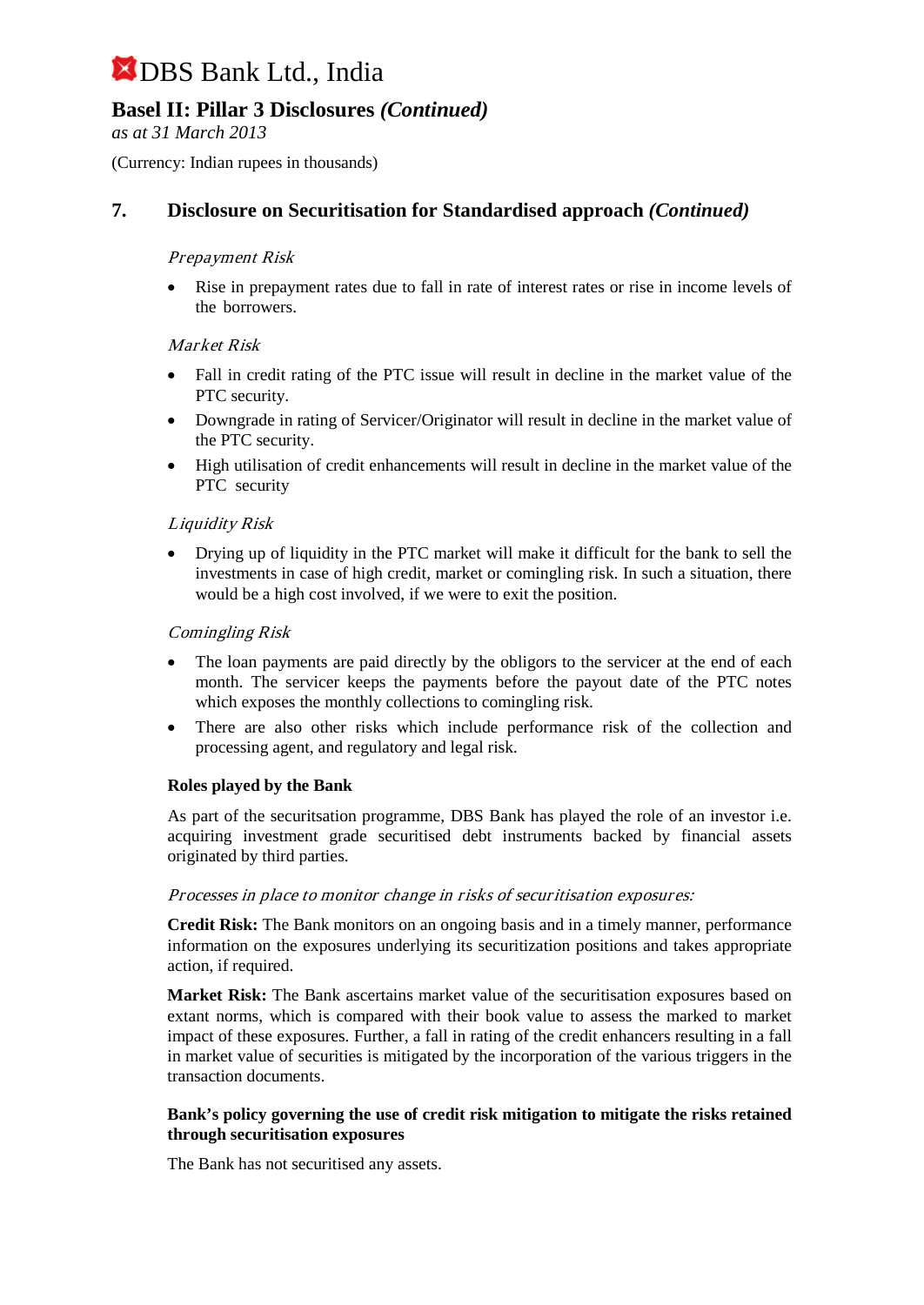# **Basel II: Pillar 3 Disclosures** *(Continued)*

*as at 31 March 2013*

(Currency: Indian rupees in thousands)

## **8. Disclosure on Market Risk in Trading book**

### *Qualitative disclosures*

Market Risk arises from changes in value from changes in interest rates yields, foreign exchange rates, equity prices, commodity prices, credit spreads and the impact of changes in the correlations and volatilities of these risk factors. The Banks market risk appetite is determined by the Group Board of Directors, with detailed limit frameworks recommended by the appropriate risk committees. The Group Market & Liquidity Risk Committee, which reports into the Group Risk Executive Committee, oversees the market risk management infrastructure, sets market risk control limits and provides enterprise-wide oversight of all market risks and their management.

The Group's market risk framework identifies the types of the market risk to be covered, the risk metrics and methodologies to be used to capture such risk and the standards governing the management of market risk within the Group including the limit setting and independent model validation, monitoring and valuation.

The principal market risk appetite measure is Value at Risk (VaR). The VaR is supplemented by risk control measures, such as sensitivities to risk factors, including their volatilities, as well as P&L loss triggers (Management Stress Triggers) for management action.

VaR estimates the potential loss on the current portfolio assuming a specified time horizon and level of confidence. The VaR methodology uses a historical simulation approach to forecast the Group's market risk. The methodology is also used to compute average tail loss metrics. VaR risk factor scenarios are aligned to parameters and market data used for valuation. The VaR is calculated for T&M trading, T&M banking and ALCO book (T&M banking and ALCO book constitute banking VaR).

On a daily basis, the Bank computes trading VaR for each business unit and location, and at the Group level. Banking VaR is computed on a weekly basis for each business unit and location. The trading VaR forecasts are back-tested against the profit and loss of the trading book to monitor its predictive power.

To complement the VaR framework, regular stress testing is carried out to monitor the Banks vulnerability to shocks.

#### *Quantitative Disclosures*

#### **Capital Requirement for Market Risk**

| <b>Particulars</b>                                           | 31 Mar 13            |
|--------------------------------------------------------------|----------------------|
| Interest rate risk<br>Foreign exchange risk (including gold) | 4,316,335<br>315,000 |
| Equity position risk<br>Unearned credit spreads              | 577,919              |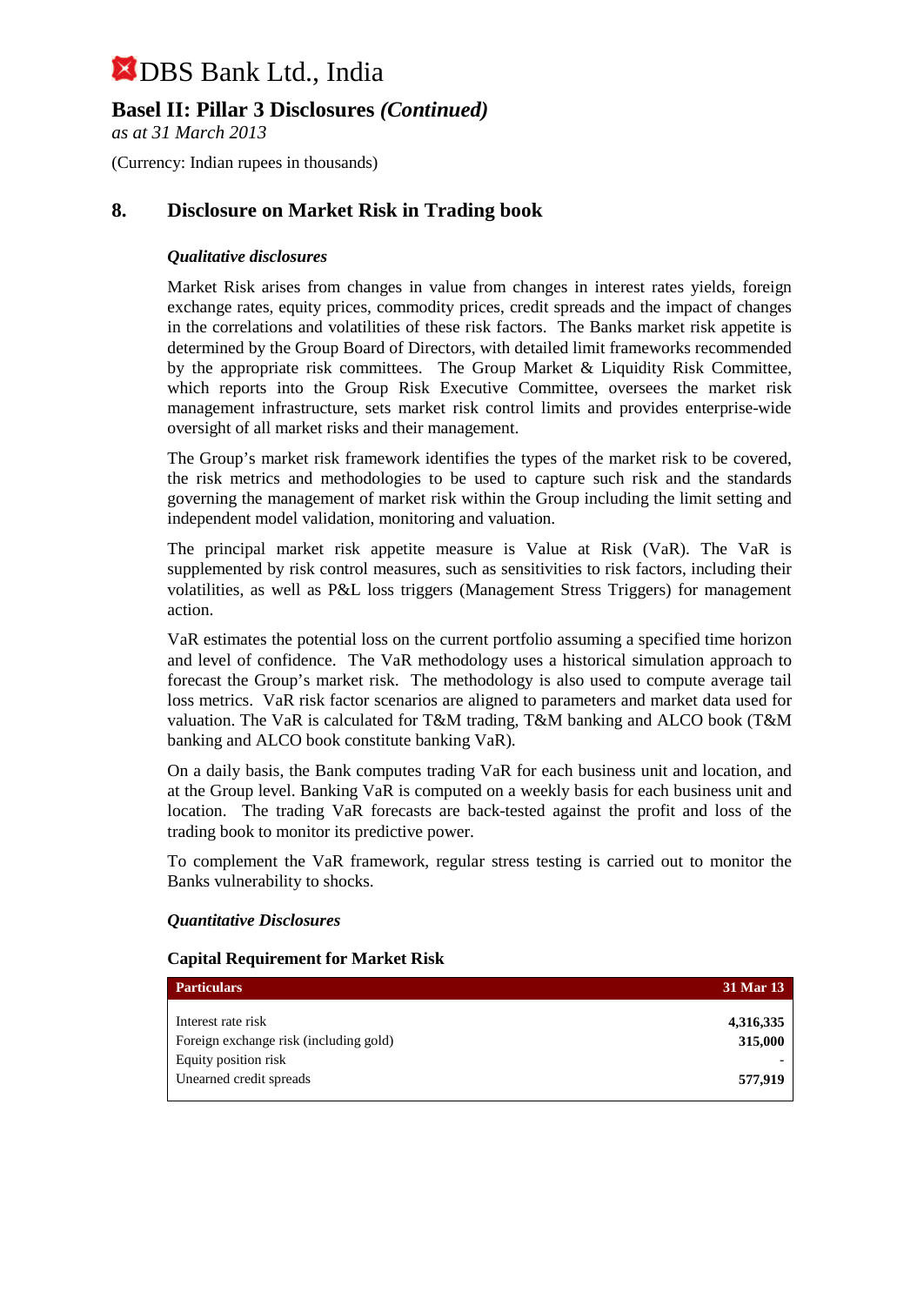# **Basel II: Pillar 3 Disclosures** *(Continued)*

*as at 31 March 2013*

(Currency: Indian rupees in thousands)

## **9. Operational Risk**

#### *Qualitative Disclosures*

#### **Overview**

The Bank's Operational Risk Management (ORM) framework:

- Defines operational risk and the scope of its application;
- Establishes the dimensions of operational risk;
- Provides a consistent framework for managing operational risk across the Bank.

Operational Risk is defined as "the risk of loss resulting from inadequate or failed internal processes, people, or systems, or from external events, including legal risk, but does not include strategic or reputational risk".

There are three dimensions of operational risk:

- Risk Cause
- Risk Event
- Risk Effect

The Core Operational Risk Standards ('CORS') is a set of minimum operating control standards that apply to all Business Units / Support Units (BU/SU) to manage Operational Risk consistently throughout the Bank. Business specific policies and procedures are required to be in line with these minimum control standards. The effective implementation of these standards in conjunction with corporate and business-specific policies provides the Bank with reasonable assurance that it is proactively managing its Operational Risk.

The CORS broadly cover guidelines for risks and control around:

- Management oversight
- People management
- Transaction initiation, execution and maintenance
- Financial & accounting control
- Legal, regulatory and market practice compliance
- Software, systems development and infrastructure management
- Information security
- Physical security
- Business continuity management

#### **Risk Mitigation Programs**

#### *Internal Controls*

The day-to-day management of Operational Risk within the Bank is through maintenance of a comprehensive system of internal controls. An effective internal control system is a combination of a strong control environment and appropriate internal control procedures. These internal controls comprise preventive, detective, escalation and corrective controls.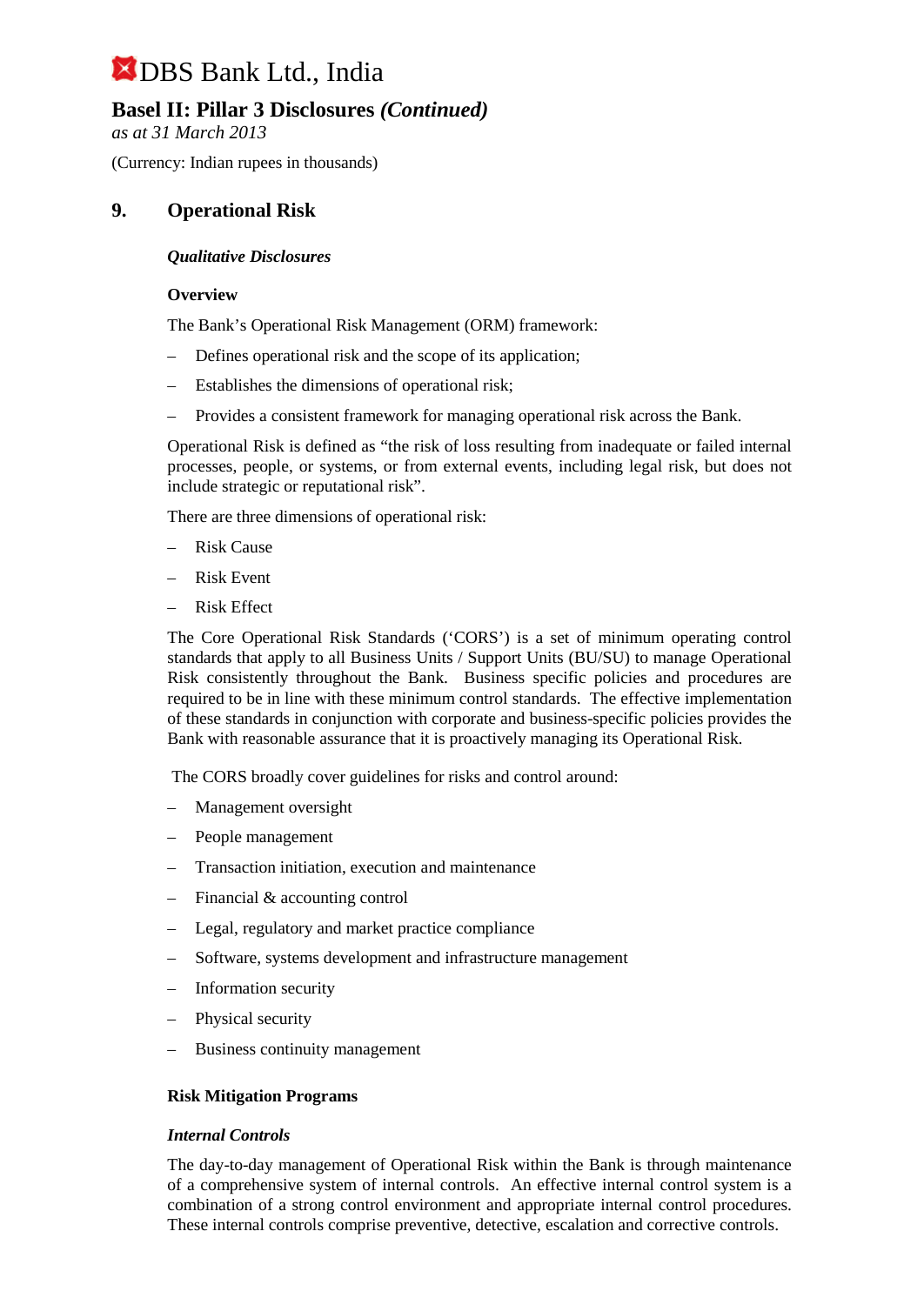# **Basel II: Pillar 3 Disclosures** *(Continued)*

*as at 31 March 2013*

(Currency: Indian rupees in thousands)

# **9. Operational Risk** *(Continued)*

### *Global Insurance Programme (GIP)*

The key objectives of the GIP are to:

- Reduce financial loss of risk events via transfer of loss to external funding sources (insurers)
- Prepare the Bank to qualify for any potential reduction in operational risk capital under Basel II.

The GIP provides cover for low-frequency high-impact loss incidents, while the high frequency low impact operational losses are managed through strong internal controls.

*Business Continuity Management (BCM)* is a key Operational Risk program to minimize the impact of a business disruption, irrespective of cause, and to provide an acceptable level of business until normal business operations are resumed. BCM includes the following:

- Establishing ownership, roles and responsibilities
- Risk analysis
- Business impact analysis
- Recovery strategies
- Familiarisation of emergency response and crisis management plans
- Regular review and maintenance
- Regular, complete and meaningful testing

#### **Risk Tools and Mechanisms**

*Control Self Assessment (CSA)*: The CSA programme is for:

- Business Units and Support Units to self assess the effectiveness of their internal controls so as to provide reasonable assurance that business objectives can be met
- Promoting awareness of operational risk and control throughout the Bank
- Identifying issues requiring corrective action.

#### *Risk Event Management (REM)* and reporting helps to:

- Minimise the recurrence of past mistakes and risk exposures through proper implementation of mitigating measures / action plans;
- Build a centralised risk event database that is in line with Basel II requirements for purpose of progressing into a more sophisticated capital quantification approach for Operational Risk;
- Promote transparency, thereby ensuring timely resolution of risk events and implementation of mitigating measures.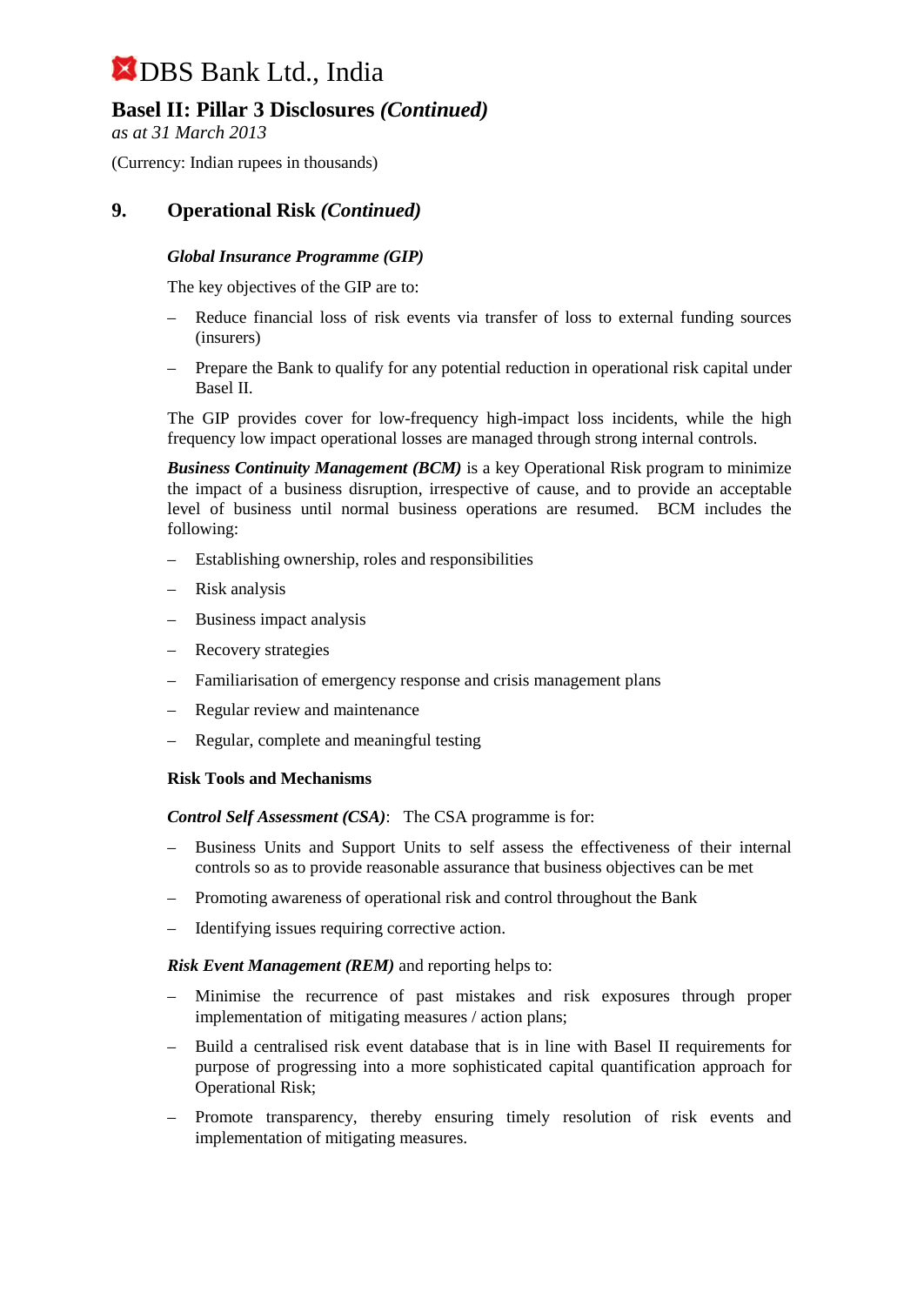# **Basel II: Pillar 3 Disclosures** *(Continued)*

*as at 31 March 2013*

(Currency: Indian rupees in thousands)

### **9. Operational Risk** *(Continued)*

#### *Key Risk Indicators (KRI)* tracking and reporting:

- Serves as a pre-warning signal of the changes in the level of risks and the effectiveness of controls across the Bank; and
- Prompts corrective action to be taken to prevent or reduce potential loss exposures through proper tracking and trend analysis of KRIs.

*New Product Approval (NPA)* is a review / approval process to ensure that:

- New business initiatives through product launches and changes to existing businesses through product variants are introduced in a controlled manner
- Risks inherent in the new proposals are properly addressed
- Appropriate due diligence is conducted prior to the commencement of new business.

#### **Approach for operational risk capital assessment**

– The Bank currently adopts the Basic Indicator Approach to calculate capital for operational risk.

### **10. Interest rate risk in the banking book (IRRBB)**

#### *Qualitative Disclosures*

The Asset and Liability Committee ("ALCO") oversees the structural interest rate risk and funding liquidity risk in the Bank. The ALCO ensures that the exposures are within prudent levels. Structural interest rate risk arises from mismatches in the interest rate profile of customer loans and deposits. This interest rate risk has several aspects: basis risk arising from different interest rate benchmarks, interest rate re-pricing risk, yield curve risks and embedded optionality. To monitor the structural interest rate risk, the tools used by DBS include re-pricing gap reports based on traditional as well as duration gap approach, sensitivity analysis and income simulations under various scenarios.

#### *Quantitative Disclosures*

The Bank uses the Duration Gap approach to measure the impact of Market Value of Equity (MVE) for upward and downward rate shocks. This measures the potential change in MVE of the Bank for a 200 bps change in interest rates. The change in MVE due to a 200 change in interest rates are:-

| Change in MVE due to a 200 bps change in interest rates | <b>INR Million</b> |
|---------------------------------------------------------|--------------------|
| 31 March 2013                                           | (1.078.79)         |

The impact on Earnings is computed as per the definition laid down in the ALM Policy of the Bank. Per the policy, Earnings-at-Risk (EaR) measures the interest rate risk from the earnings perspective. It is computed as an impact (over a 1-year horizon) of a 1% parallel shift in the yield curve on the Bank's earning. This is computed using the net IRS gaps for each bucket up to 1 year and the mark-to-market impact of 1% rise in interest rates on the AFS and HFT portfolio is to this. The aggregate of these approximates the net revenue impact of a 1% parallel shift (increase in interest rates) in the yield curve over a 1 year horizon and acts as a useful tool in the hands of the ALCO to monitor and assess the impact of Interest rate risk exposure of the Bank on its revenue.